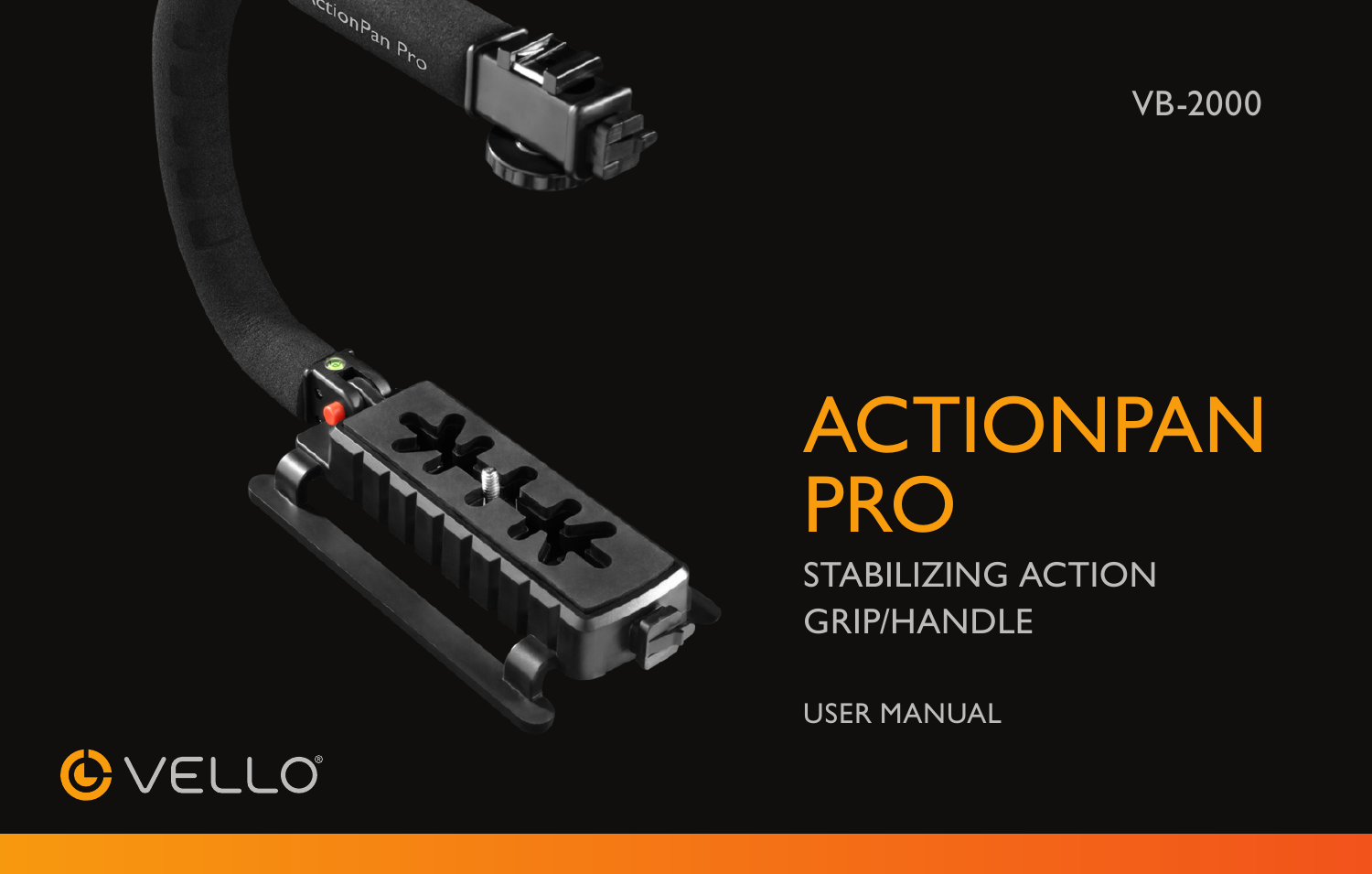### THANK YOU FOR CHOOSING VELLO

Vello's ActionPan Pro Stabilizing Grip is compatible with most DSLR, point and shoot, and camcorders that are a maximum of 4.75 inches high. The two-arm grip allows photographers and videographers to shoot fast-moving action with a secure and steady, yet mobile, camera platform. It provides the stability that digital and video cameras need to achieve dramatic low-angle shots and follow fast-paced action like skiing, skateboarding, or motocross. The grip easily converts to a one-arm configuration for ultra-low shooting angles and even closer proximity to the action. With the addition of the included single and triple shoe mounts, the grip becomes a self-contained camera rig that can accommodate a microphone, flash, LED light, or shoe-mountable monitor.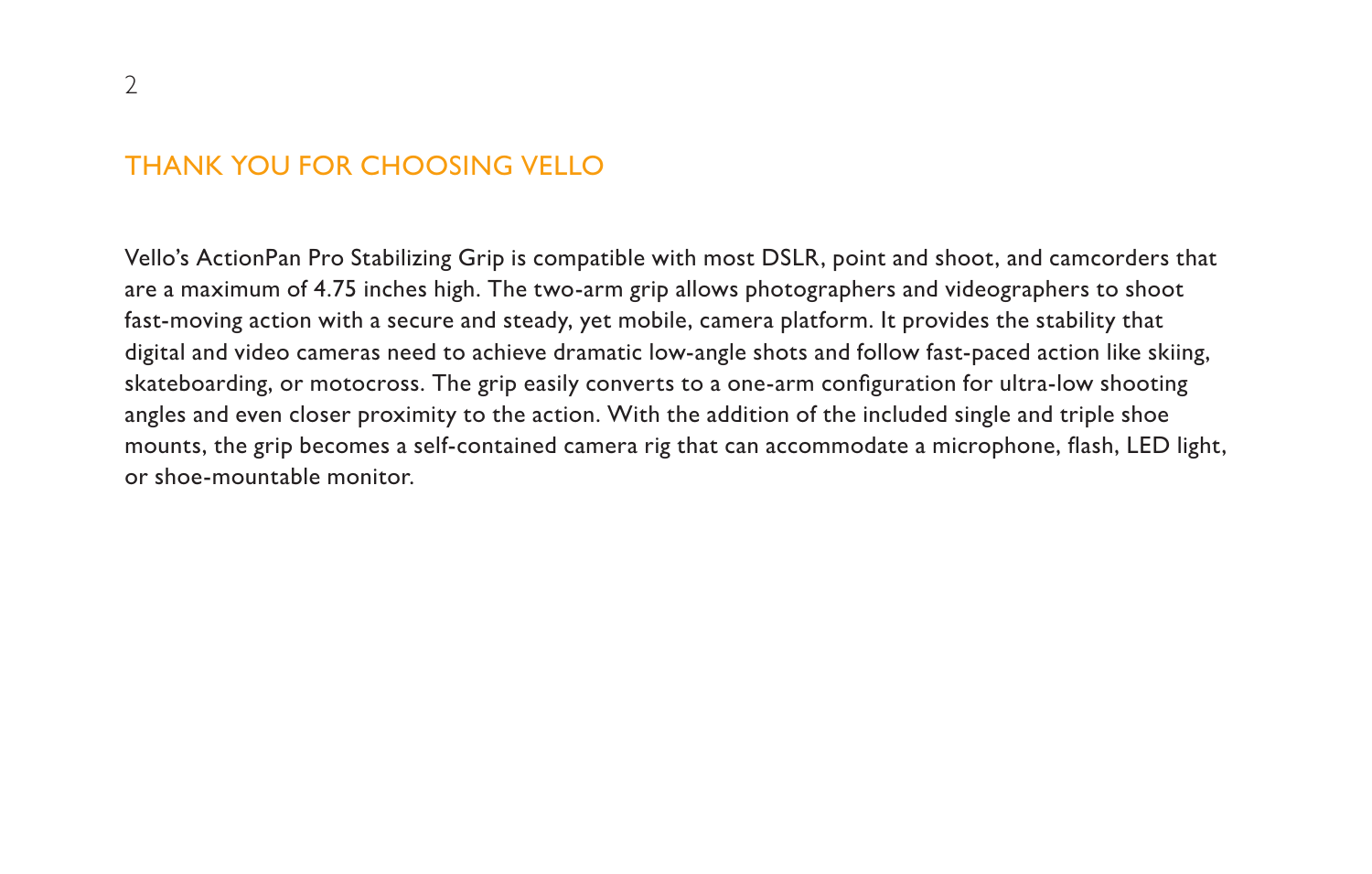# PRECAUTIONS SPECIFICATIONS

- Please read and follow these instructions, and keep this manual in a safe place.
- Do not attempt to disassemble or repair the equipment.
- Clean the unit with only a soft, dry cloth.
- Make sure everything is secure before proceeding.
- Make sure this product is intact and that there are no missing parts.
- All images are for illustrative purposes only.

| Compatibility                   | Compact cameras and camcorders with<br>$1/4 - 20$ mount.                                                                                                                                                                                                |
|---------------------------------|---------------------------------------------------------------------------------------------------------------------------------------------------------------------------------------------------------------------------------------------------------|
| <b>Attachment Method</b>        | $1/4 - 20$ mount                                                                                                                                                                                                                                        |
| <b>Material</b>                 | ABS polymers                                                                                                                                                                                                                                            |
| <b>Shoe Mounts</b>              | Single shoe mount (removeable)<br>Triple shoe mount (removeable)                                                                                                                                                                                        |
| <b>Maximum Height Supported</b> | 4.75 in. (12 cm)                                                                                                                                                                                                                                        |
| Dimensions (H × W × D)          | Folded: $5.25 \times 3.7 \times 8$ in.<br>$(13.3 \times 9.4 \times 20.3$ cm)<br>One handle: $8.5 \times 3.6 \times 10.5$ in.<br>$(21.6 \times 9.4 \times 26.7$ cm)<br>Two handles: $8.5 \times 3.6 \times 14$ in.<br>$(21.6 \times 9.4 \times 35.6$ cm) |
| Weight                          | 10.6 oz. (299 g) one handle<br>12.3 oz. $(349 g)$ two handles                                                                                                                                                                                           |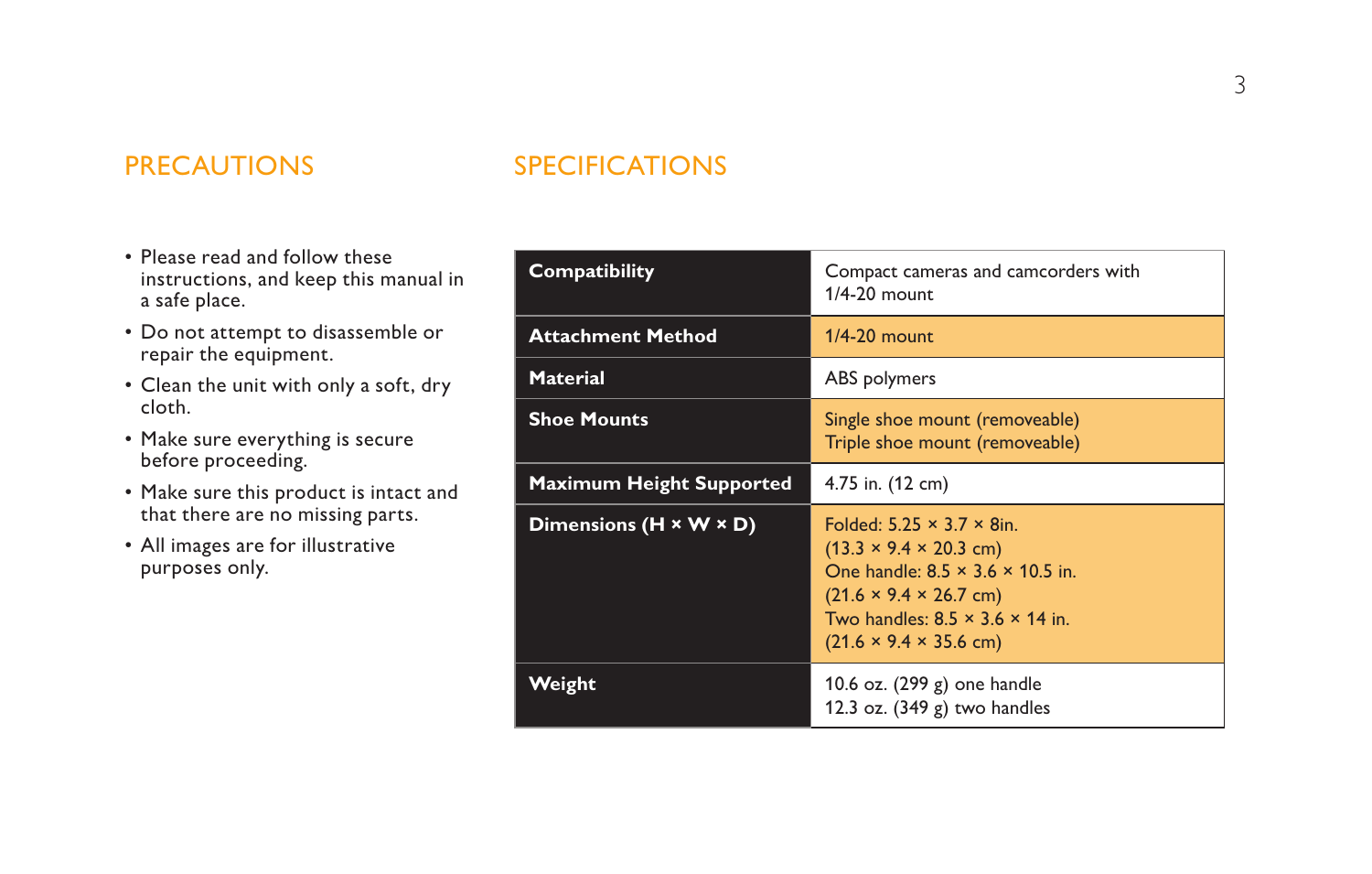# **OVERVIEW**

- 1. 1/4-20 screw
- 2. Mounting platform
- 3. Locking button
- 4. Padded locking arm
- 5. Locking knob
- 6. Padded arm extension
- 7. Mounting screw
- 8. Second arm slots and locking tabs
- 9. Padded second arm
- 10. Single shoe mount
- 11.Triple shoe mount

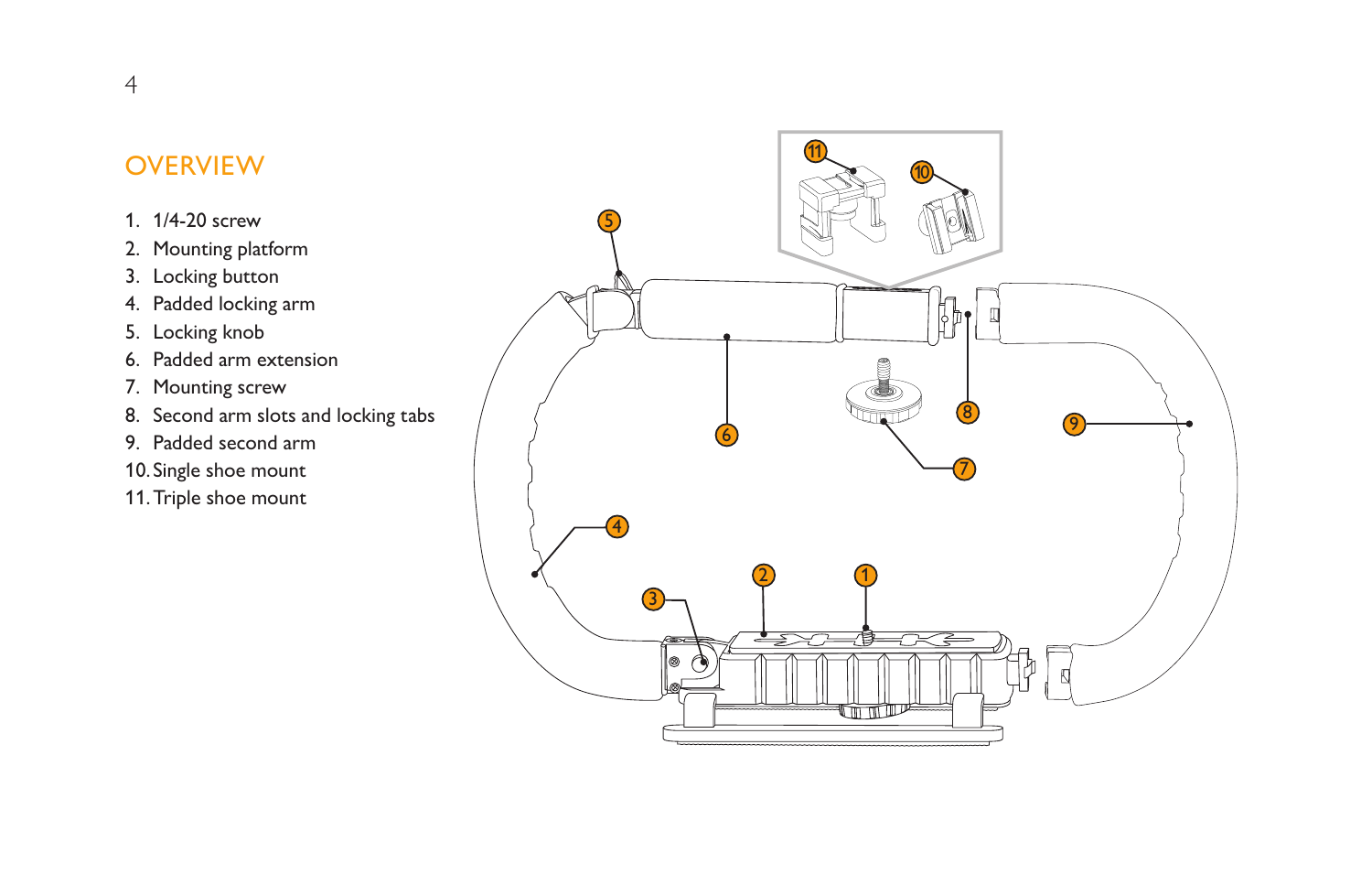# SETTING UP THE ACTIONPAN PRO

- **1.** Lift the padded locking arm until it locks into place.
- **2.** Swivel out the padded extension arm, and secure it by tightening the locking knob.

#### **To Add the Second Arm**

Slide the padded second arm into the mounting slots until the locking tabs click shut.





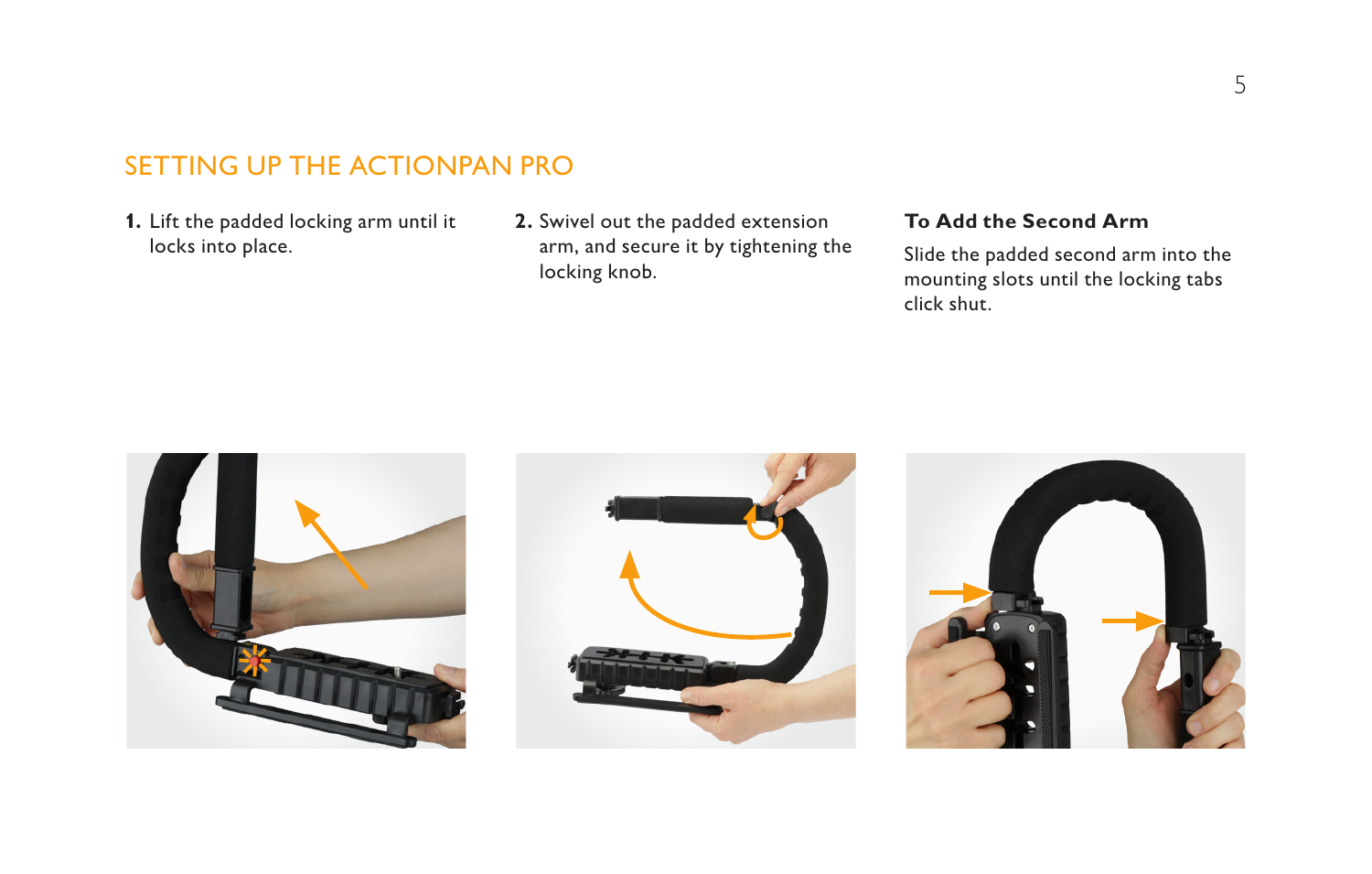#### **Attaching a Camera**

Find the camera orientation and balance point along the mounting platform. Attach the camera with the 1/4-20 screw, and tighten until secure.

To adjust the position of the camera or camcorder, loosen the mounting screw, reposition the camera, and retighten until secure.

#### **Attaching Accessories**

Use the single or triple shoe mounts to attach accessories like a microphone, LED light, or flash with a hot-or cold-shoe type connection.

1. Attach the single shoe or triple shoe mount with the mounting screw.

2. Slide the accessory's foot into the shoe, and make sure it's secured before proceeding.

To change the direction of the single shoe mount, loosen the mounting screw, and reposition the shoe mount. Then retighten the mounting screw until secure.







6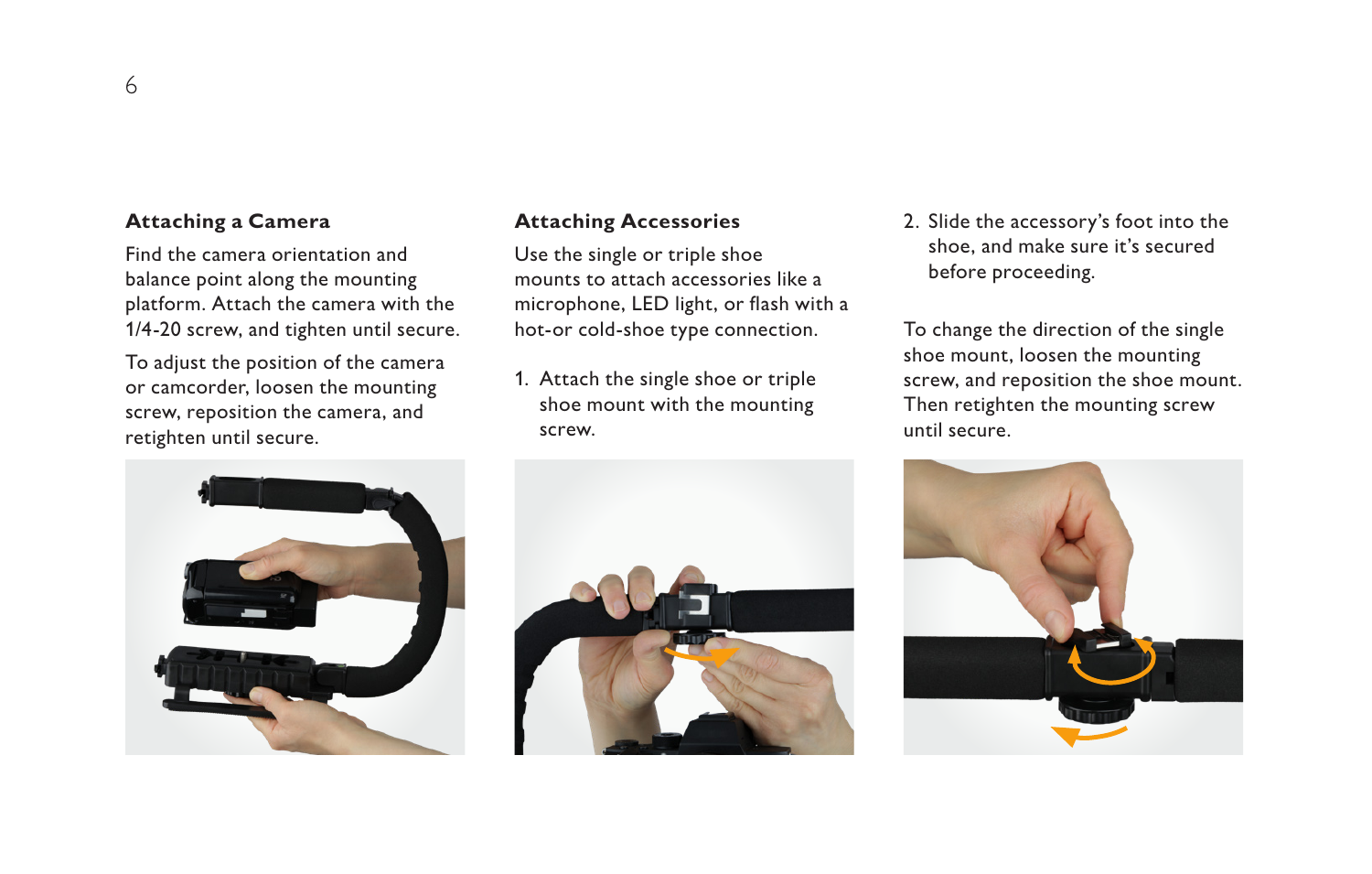# FOLDING THE ACTIONPAN PRO GRIP

1. Press the padded second arm locking tabs, and remove the padded second arm.

- 2. Loosen the locking knob, and fold down the padded arm extension.
- 3. Press the locking button, and fold down the padded locking arm.